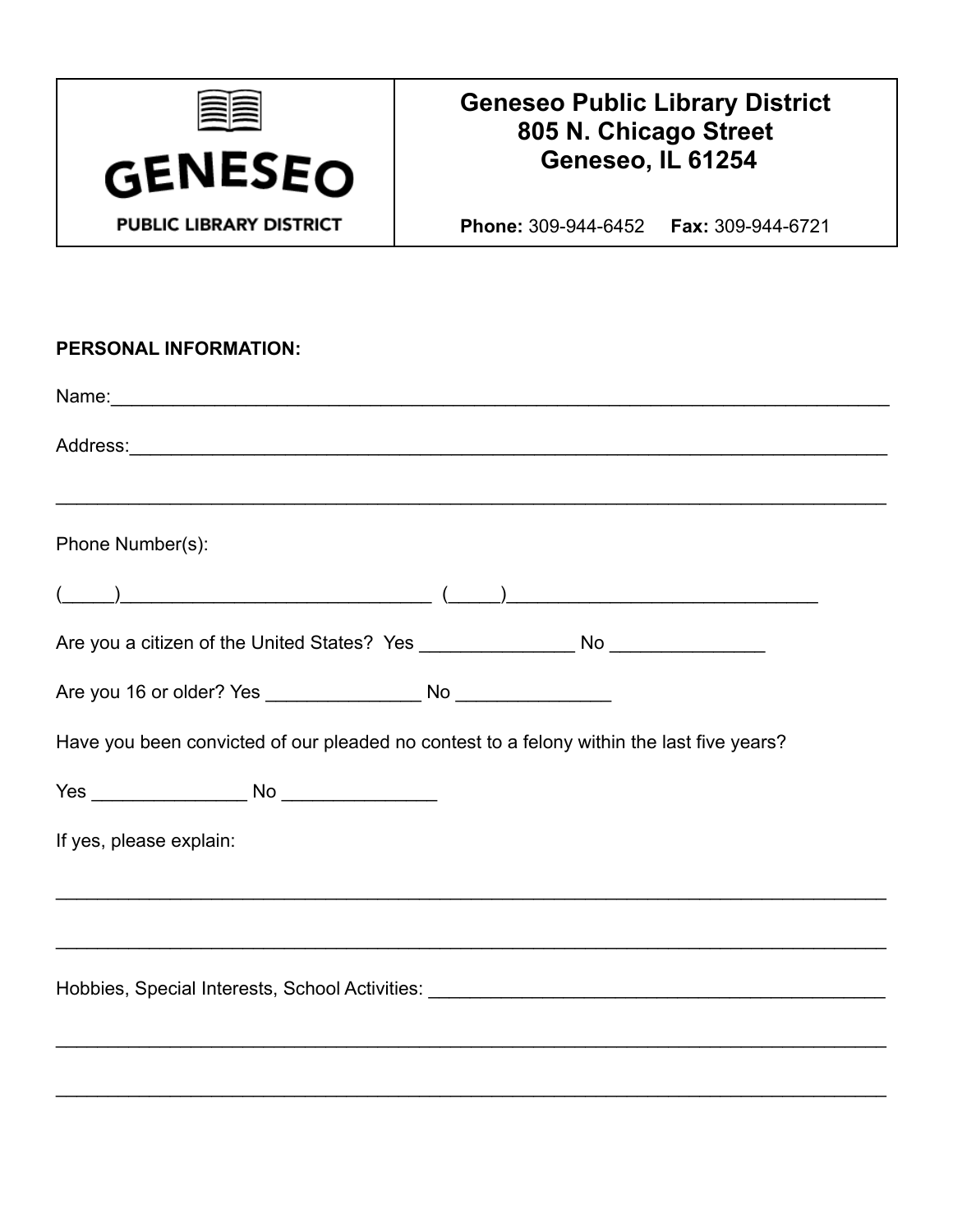## **POSITION / AVAILABILITY:**

**Position Applied For** 

Monday \_\_\_\_\_\_\_\_ Tuesday Wednesday \_\_\_\_\_\_\_\_ Thursday \_\_\_\_\_\_\_\_ Friday Saturday \_\_\_\_\_\_\_\_ Sunday Hours Available: from \_\_\_\_\_\_\_\_\_ to \_\_\_\_\_\_\_\_\_ What date are you available to start work? **EDUCATION:** Name and Address Of School - Degree/Diploma - Graduation Date Skills and Qualifications: Computer knowledge, Licenses, Skills, Training, Awards

Do you have prior Library experience? Please describe\_\_\_\_\_\_\_\_\_\_\_\_\_\_\_\_\_\_\_\_\_\_\_\_\_\_\_\_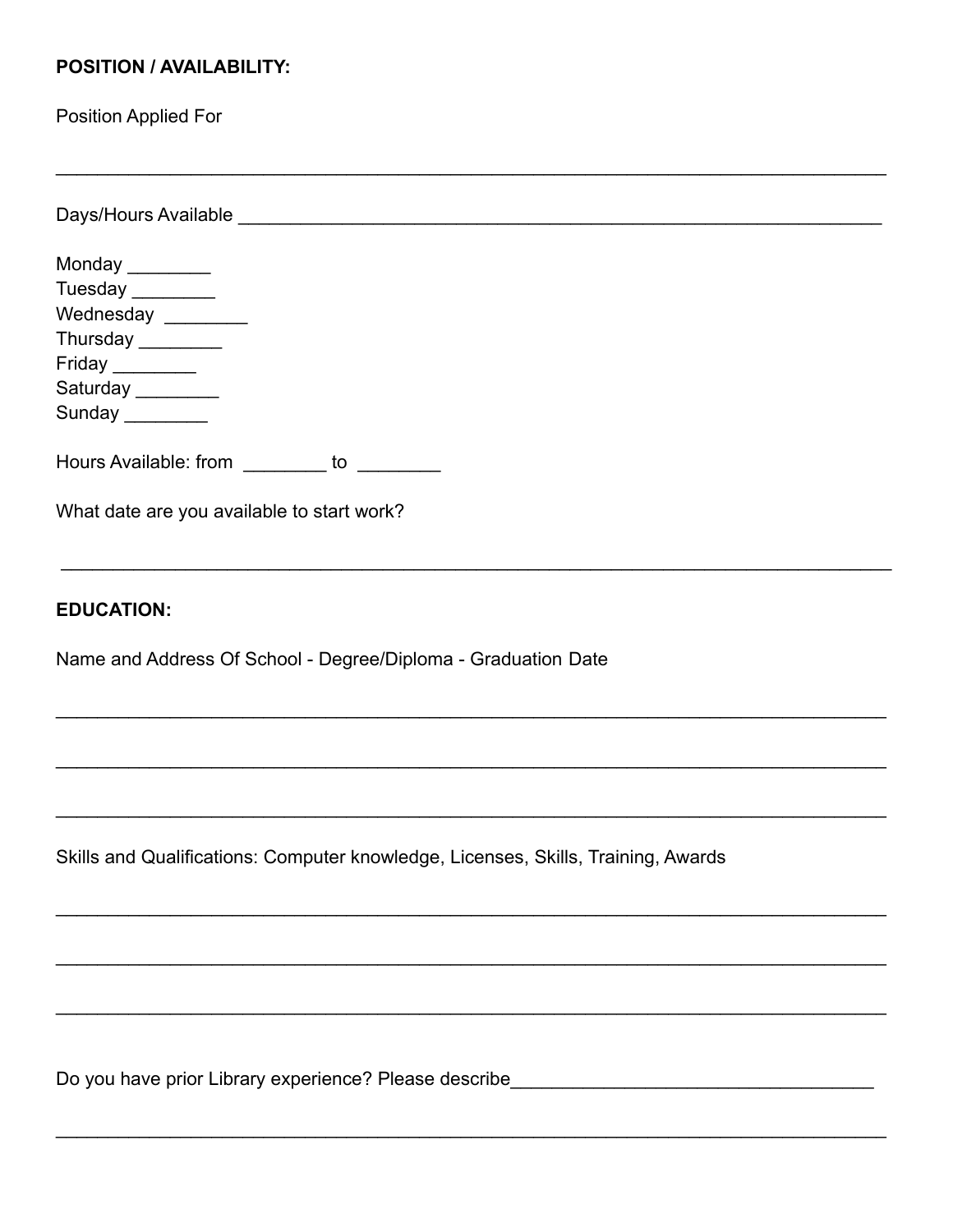## **EMPLOYMENT HISTORY:**

| <b>Present Or Last Position:</b>                                                                                                                                                                                               |     |                                                                                  |  |
|--------------------------------------------------------------------------------------------------------------------------------------------------------------------------------------------------------------------------------|-----|----------------------------------------------------------------------------------|--|
| Employer:                                                                                                                                                                                                                      |     |                                                                                  |  |
| Supervisor:                                                                                                                                                                                                                    |     |                                                                                  |  |
| <u> 1989 - Johann Barn, amerikan berkema dalam penyanyi dan berkema dalam pengaran berkema dalam pengaran dalam </u>                                                                                                           |     |                                                                                  |  |
|                                                                                                                                                                                                                                |     |                                                                                  |  |
|                                                                                                                                                                                                                                |     |                                                                                  |  |
| Responsibilities:                                                                                                                                                                                                              |     |                                                                                  |  |
|                                                                                                                                                                                                                                |     | ,我们也不能在这里的人,我们也不能在这里的人,我们也不能不能不能不能不能不能不能不能不能不能不能。""我们的人,我们也不能不能不能不能不能不能不能不能不能不能不 |  |
| Reason for Leaving:                                                                                                                                                                                                            |     |                                                                                  |  |
| <b>Previous Position:</b>                                                                                                                                                                                                      |     |                                                                                  |  |
| Employer:                                                                                                                                                                                                                      |     |                                                                                  |  |
| Supervisor:                                                                                                                                                                                                                    |     |                                                                                  |  |
| Phone: 2008 Phone: 2008 Phone: 2008 Phone: 2008 Phone: 2008 Phone: 2008 Phone: 2008 Phone: 2008 Phone: 2008 Phone: 2008 Phone: 2008 Phone: 2008 Phone: 2008 Phone: 2008 Phone: 2008 Phone: 2008 Phone: 2008 Phone: 2008 Phone: |     |                                                                                  |  |
|                                                                                                                                                                                                                                |     |                                                                                  |  |
| From:                                                                                                                                                                                                                          | To: |                                                                                  |  |